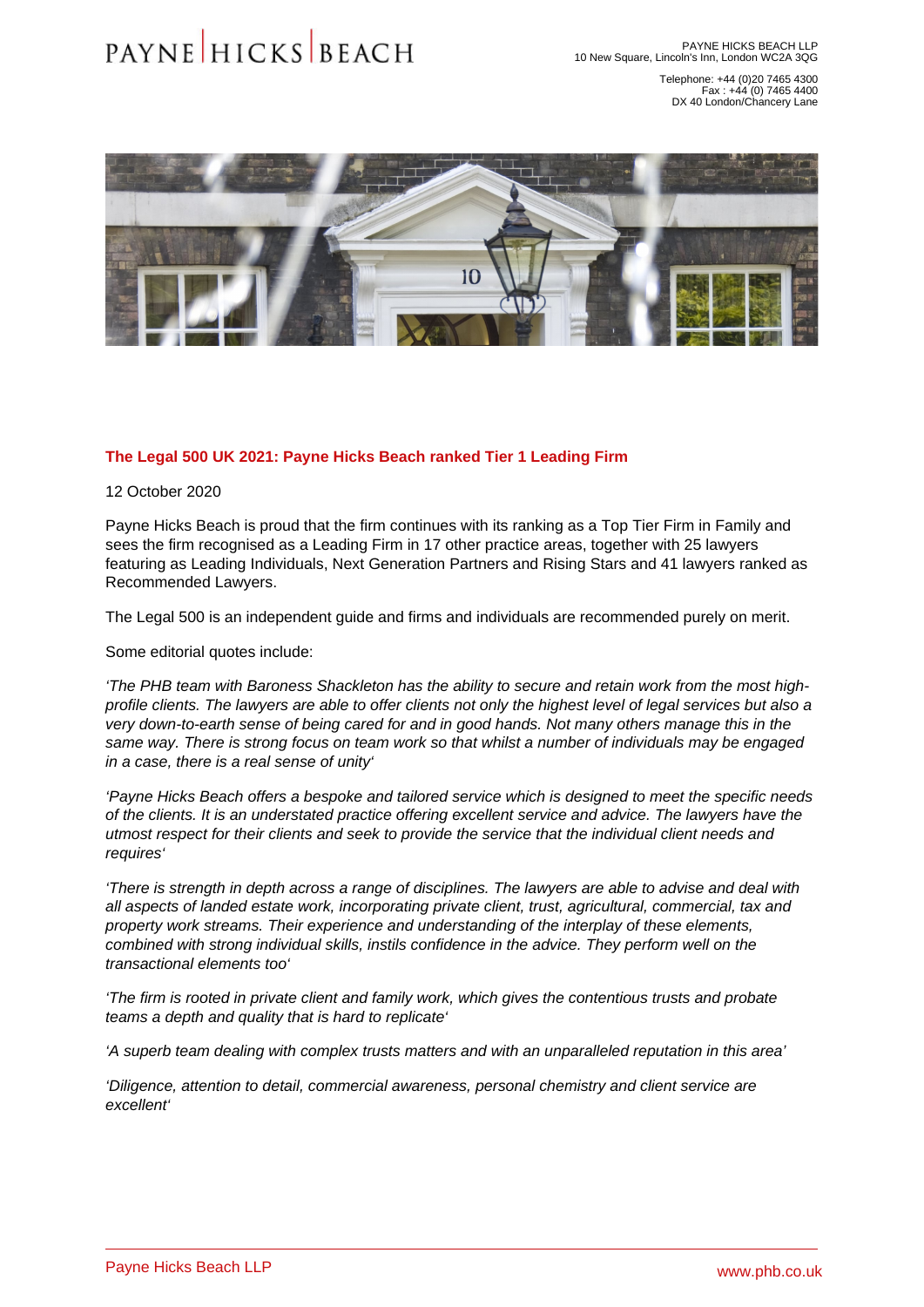'The team is discreet – the lawyers waste no breath blowing their own trumpet, focusing instead on providing a gold-standard service to their worldwide client base. From the intricacies of tax to the interweaving of international structures, the lawyers sail effortlessly over the choppiest waters'

'PHB is at the top of my list of go-to London firms. The lawyers are very capable, have a great bedside manner and resolve both complex and straightforward matters efficiently'

'One of the, if not the, leading private client firms in the country, with an immense history. Hugely capable practitioners and exceptionally delightful people to work with'

'The litigation team is 100% focused on obtaining the best result for us. They always have an excellent grasp of all the facts of a case and provide us with first class legal advice. They are the firm to turn to when we have a difficult legal problem'

'The firm has a track record of being involved in high-quality, high-profile cases. They punch above their weight in terms of the cases they are able to attract'

'A firm with weight, and a proven record, in the art and cultural property sector over a long period. The lawyers are consummate professionals'

'The firm always act 100% professionally, with absolute integrity, and with an in-depth and thorough understanding of the subject matter. When the matter is urgent, they deal with it expeditiously and adopt a commercial approach, whilst at the same time being forensic in relation to the attention to detail within each transaction. They always provide an exceptionally high standard of service and take full responsibility for their actions'

'Well resourced and knowledgeable corporate department providing clear practical advice'

'Meeting Payne Hicks Beach (PHB) is a business relationship that exceeds expectations. PHB presents the courteous "we will commit all the time to get full value" qualities that one hopes to find in professionals'

'Payne Hicks Beach are a highly respected and experienced firm in this area. They have a reputation for excellence and can be trusted to handle complicated cases for very high profile clients'

'They have quality throughout their team and are all highly personable and a pleasure to work with. They have secured a niche as one of the top tier of firms which appears regularly in the top cases'

'Exceptional skillset, clearly joined up and operationally effective, and very presentable. A great, easyto-work-with team'

'Technically superb with a highly personable service.Very good value, great knowledge and super responsive and helpful'

'The team is exceptionally client focused, very high levels of responsiveness and super helpful to clients'

To read the profile for Payne Hicks Beach [click here](�� h t t p s : / / w w w . l e g a l 5 0 0 . c o m / f i r m s / 2 6 0 9 - p a y n e - h i c k s - b e a c h / 3 9 7 - l o n d o n - e n g l a n d /)

A selection of Payne Hicks Beach's UK practice rankings can be found below:

Tier 1

[Family](�� h t t p s : / / w w w . p h b . c o . u k / o u r - s e r v i c e s / f a m i l y)